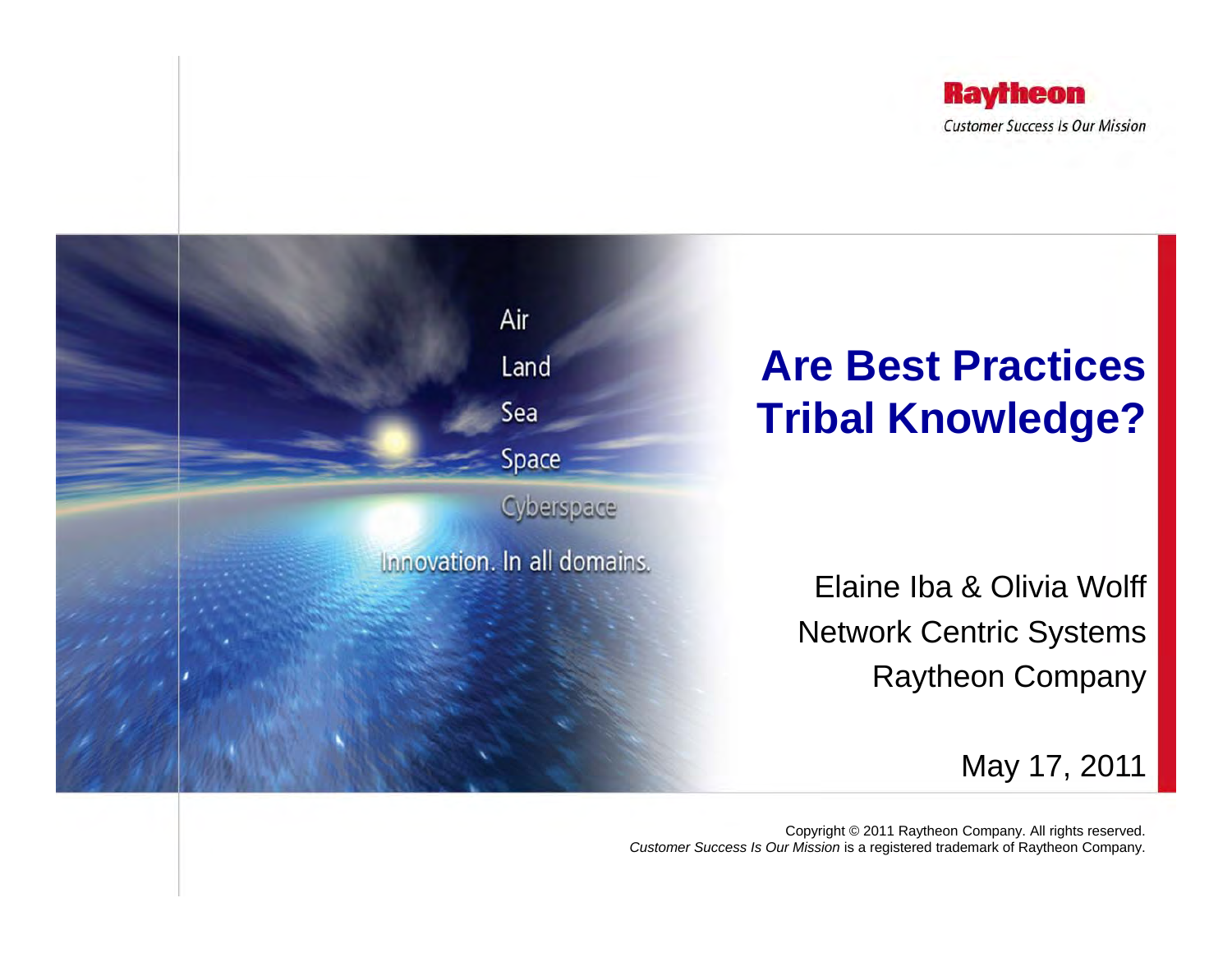| <b>Report Documentation Page</b>                                                                                                                                                                                                                                                                                                                                                                                                                                                                                                                                                                                                                                                                                                                                                                                                                                   |                             |                              |                                                   |                                                     | Form Approved<br>OMB No. 0704-0188                 |  |  |  |
|--------------------------------------------------------------------------------------------------------------------------------------------------------------------------------------------------------------------------------------------------------------------------------------------------------------------------------------------------------------------------------------------------------------------------------------------------------------------------------------------------------------------------------------------------------------------------------------------------------------------------------------------------------------------------------------------------------------------------------------------------------------------------------------------------------------------------------------------------------------------|-----------------------------|------------------------------|---------------------------------------------------|-----------------------------------------------------|----------------------------------------------------|--|--|--|
| Public reporting burden for the collection of information is estimated to average 1 hour per response, including the time for reviewing instructions, searching existing data sources, gathering and<br>maintaining the data needed, and completing and reviewing the collection of information. Send comments regarding this burden estimate or any other aspect of this collection of information,<br>including suggestions for reducing this burden, to Washington Headquarters Services, Directorate for Information Operations and Reports, 1215 Jefferson Davis Highway, Suite 1204, Arlington<br>VA 22202-4302. Respondents should be aware that notwithstanding any other provision of law, no person shall be subject to a penalty for failing to comply with a collection of information if it<br>does not display a currently valid OMB control number. |                             |                              |                                                   |                                                     |                                                    |  |  |  |
| 1. REPORT DATE<br>17 MAY 2011                                                                                                                                                                                                                                                                                                                                                                                                                                                                                                                                                                                                                                                                                                                                                                                                                                      | 2. REPORT TYPE              |                              |                                                   | <b>3. DATES COVERED</b><br>00-00-2011 to 00-00-2011 |                                                    |  |  |  |
| <b>4. TITLE AND SUBTITLE</b>                                                                                                                                                                                                                                                                                                                                                                                                                                                                                                                                                                                                                                                                                                                                                                                                                                       |                             |                              |                                                   |                                                     | <b>5a. CONTRACT NUMBER</b>                         |  |  |  |
| <b>Are Best Practices Tribal Knowledge?</b>                                                                                                                                                                                                                                                                                                                                                                                                                                                                                                                                                                                                                                                                                                                                                                                                                        |                             |                              |                                                   |                                                     | 5b. GRANT NUMBER                                   |  |  |  |
|                                                                                                                                                                                                                                                                                                                                                                                                                                                                                                                                                                                                                                                                                                                                                                                                                                                                    |                             |                              |                                                   |                                                     | 5c. PROGRAM ELEMENT NUMBER                         |  |  |  |
| 6. AUTHOR(S)                                                                                                                                                                                                                                                                                                                                                                                                                                                                                                                                                                                                                                                                                                                                                                                                                                                       |                             |                              |                                                   |                                                     | 5d. PROJECT NUMBER                                 |  |  |  |
|                                                                                                                                                                                                                                                                                                                                                                                                                                                                                                                                                                                                                                                                                                                                                                                                                                                                    |                             |                              |                                                   |                                                     | <b>5e. TASK NUMBER</b>                             |  |  |  |
|                                                                                                                                                                                                                                                                                                                                                                                                                                                                                                                                                                                                                                                                                                                                                                                                                                                                    |                             |                              |                                                   |                                                     | 5f. WORK UNIT NUMBER                               |  |  |  |
| 7. PERFORMING ORGANIZATION NAME(S) AND ADDRESS(ES)<br>Raytheon Company, Network Centric Systems, Fullerton, CA, 92833                                                                                                                                                                                                                                                                                                                                                                                                                                                                                                                                                                                                                                                                                                                                              |                             |                              |                                                   |                                                     | 8. PERFORMING ORGANIZATION<br><b>REPORT NUMBER</b> |  |  |  |
| 9. SPONSORING/MONITORING AGENCY NAME(S) AND ADDRESS(ES)                                                                                                                                                                                                                                                                                                                                                                                                                                                                                                                                                                                                                                                                                                                                                                                                            |                             |                              |                                                   |                                                     | 10. SPONSOR/MONITOR'S ACRONYM(S)                   |  |  |  |
|                                                                                                                                                                                                                                                                                                                                                                                                                                                                                                                                                                                                                                                                                                                                                                                                                                                                    |                             |                              |                                                   |                                                     | <b>11. SPONSOR/MONITOR'S REPORT</b><br>NUMBER(S)   |  |  |  |
| 12. DISTRIBUTION/AVAILABILITY STATEMENT                                                                                                                                                                                                                                                                                                                                                                                                                                                                                                                                                                                                                                                                                                                                                                                                                            |                             |                              |                                                   |                                                     |                                                    |  |  |  |
| Approved for public release; distribution unlimited                                                                                                                                                                                                                                                                                                                                                                                                                                                                                                                                                                                                                                                                                                                                                                                                                |                             |                              |                                                   |                                                     |                                                    |  |  |  |
| <b>13. SUPPLEMENTARY NOTES</b><br>Presented at the 23rd Systems and Software Technology Conference (SSTC), 16-19 May 2011, Salt Lake<br>City, UT. Sponsored in part by the USAF. U.S. Government or Federal Rights License                                                                                                                                                                                                                                                                                                                                                                                                                                                                                                                                                                                                                                         |                             |                              |                                                   |                                                     |                                                    |  |  |  |
| 14. ABSTRACT                                                                                                                                                                                                                                                                                                                                                                                                                                                                                                                                                                                                                                                                                                                                                                                                                                                       |                             |                              |                                                   |                                                     |                                                    |  |  |  |
| <b>15. SUBJECT TERMS</b>                                                                                                                                                                                                                                                                                                                                                                                                                                                                                                                                                                                                                                                                                                                                                                                                                                           |                             |                              |                                                   |                                                     |                                                    |  |  |  |
| 16. SECURITY CLASSIFICATION OF:                                                                                                                                                                                                                                                                                                                                                                                                                                                                                                                                                                                                                                                                                                                                                                                                                                    |                             | 17. LIMITATION OF            | 18. NUMBER                                        | 19a. NAME OF                                        |                                                    |  |  |  |
| a. REPORT<br>unclassified                                                                                                                                                                                                                                                                                                                                                                                                                                                                                                                                                                                                                                                                                                                                                                                                                                          | b. ABSTRACT<br>unclassified | c. THIS PAGE<br>unclassified | <b>ABSTRACT</b><br>Same as<br><b>Report (SAR)</b> | OF PAGES<br>24                                      | <b>RESPONSIBLE PERSON</b>                          |  |  |  |

**Standard Form 298 (Rev. 8-98)**<br>Prescribed by ANSI Std Z39-18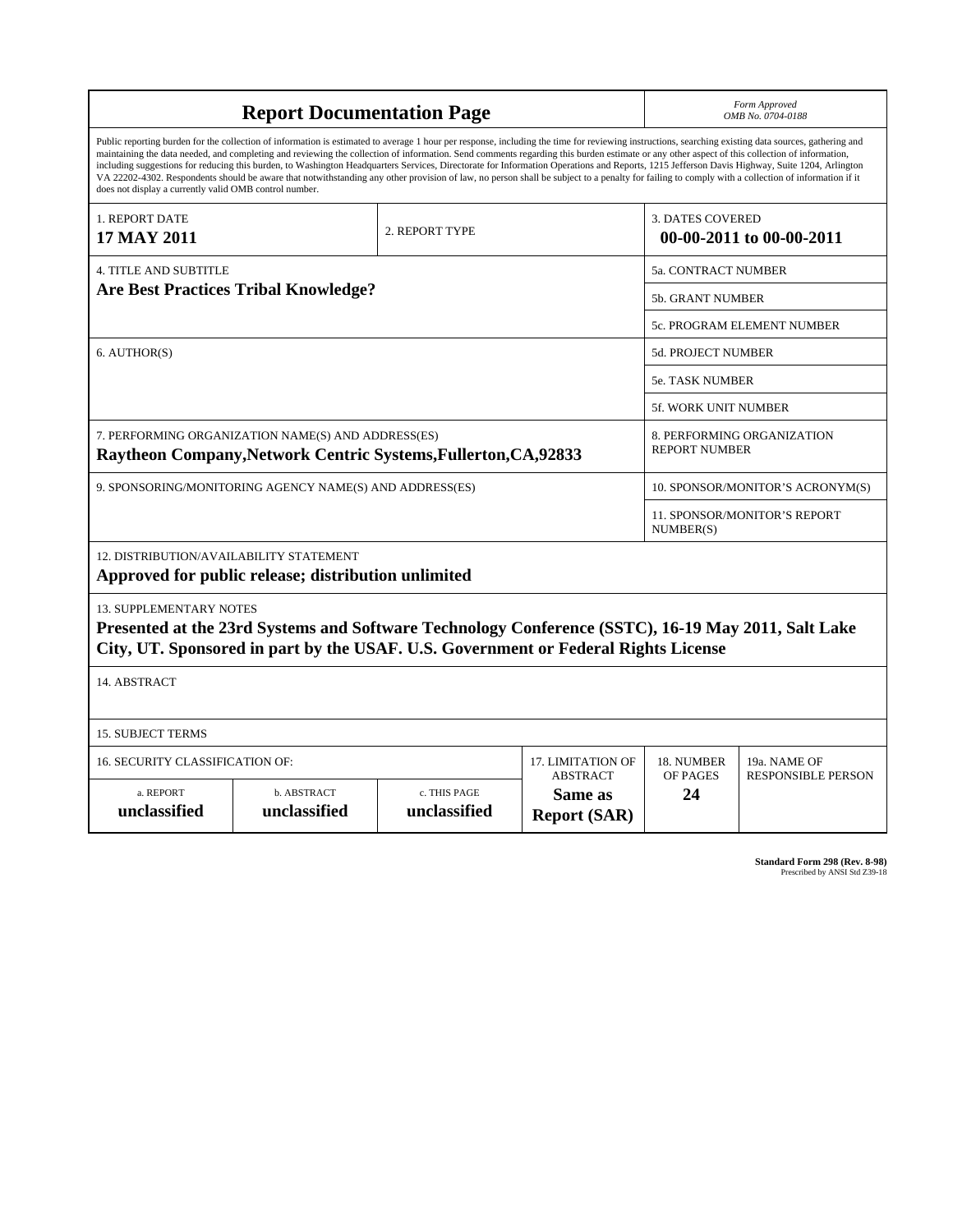### **Introduction**

- Elaine Iba, Solution Integrator, Engineering Execution Center
- Olivia Wolff, Solution Integrator, Engineering Execution Center
- Raytheon Network Centric Systems, Fullerton
	- Highways Transportation Management Systems
	- Networked Communications Systems
	- Command & Control Systems
	- Battlefield Radar
	- Navigation and Landing Systems

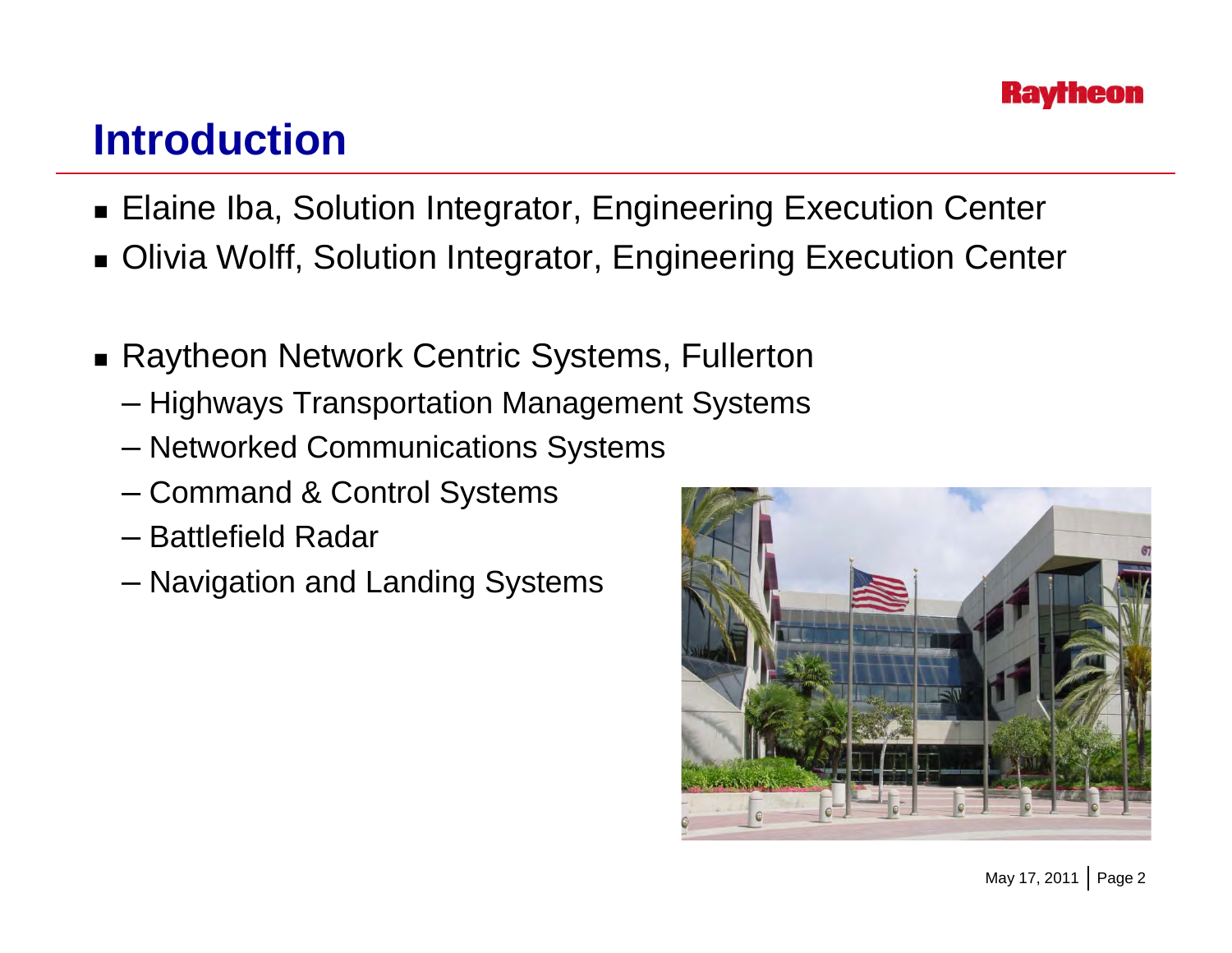#### **Overview**

- Are Best Practices (BPs) tribal knowledge?
- $\blacksquare$  Best practices are critical to consistent business success but they often fall by the wayside
- New challenge: Re-invigorating best practices across a multigenerational and ever changing workforce
- Showcase one organization's innovative approach to introduce, reinforce, and re-invigorate the use of best practices across a diverse staff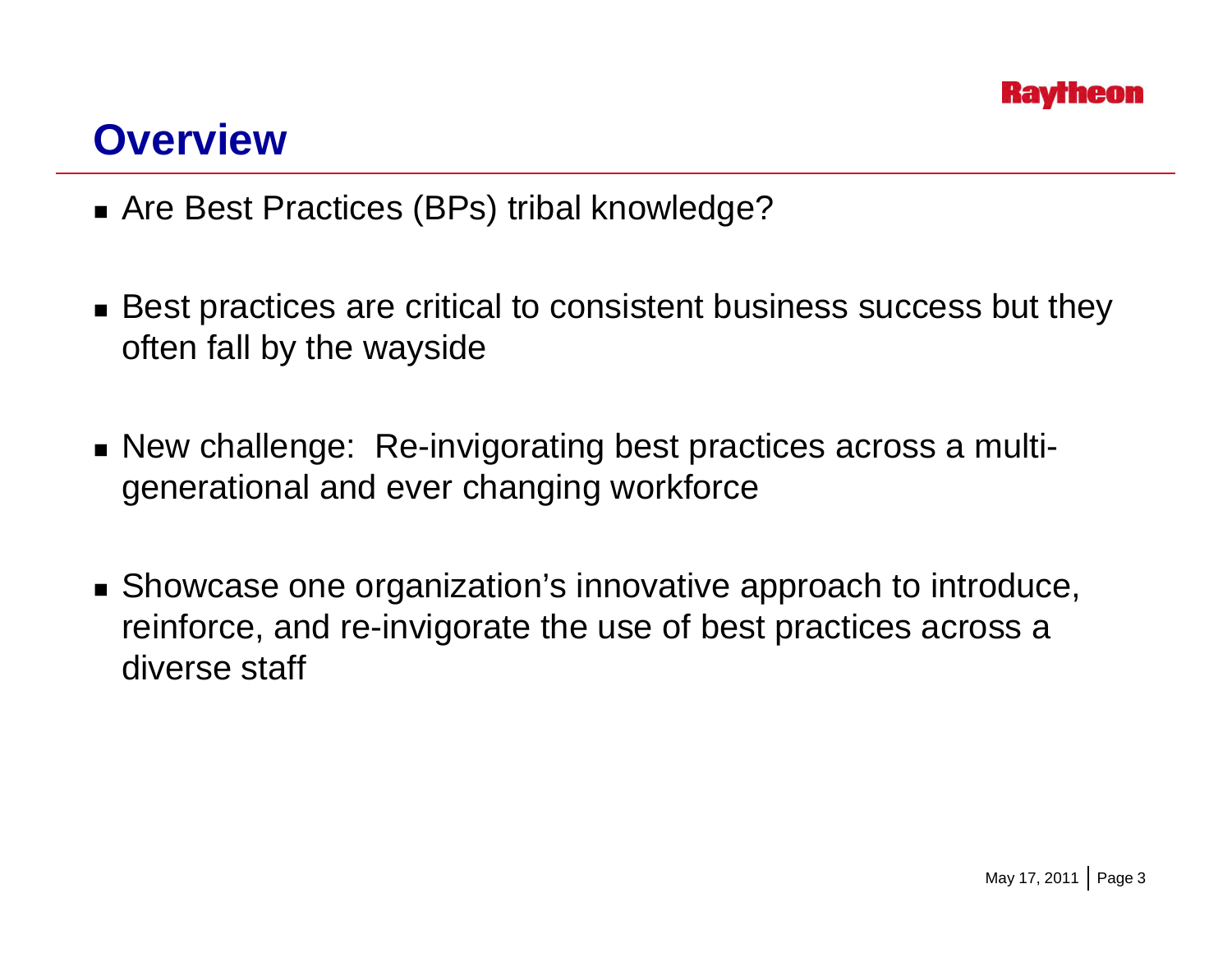## **What is a best practice?**

■ "The most effective or efficient method of achieving an objective or completing a task." *- Encarta World English Dictionary*

 **Our Working Definition:** A way of doing things such as a process, technique, or activity, that has proven particularly efficient and effective in accomplishing a task or goal in a consistent manner.

- Best Practice Example: Peer Reviews
	- Falling by the wayside
	- Tribal Knowledge

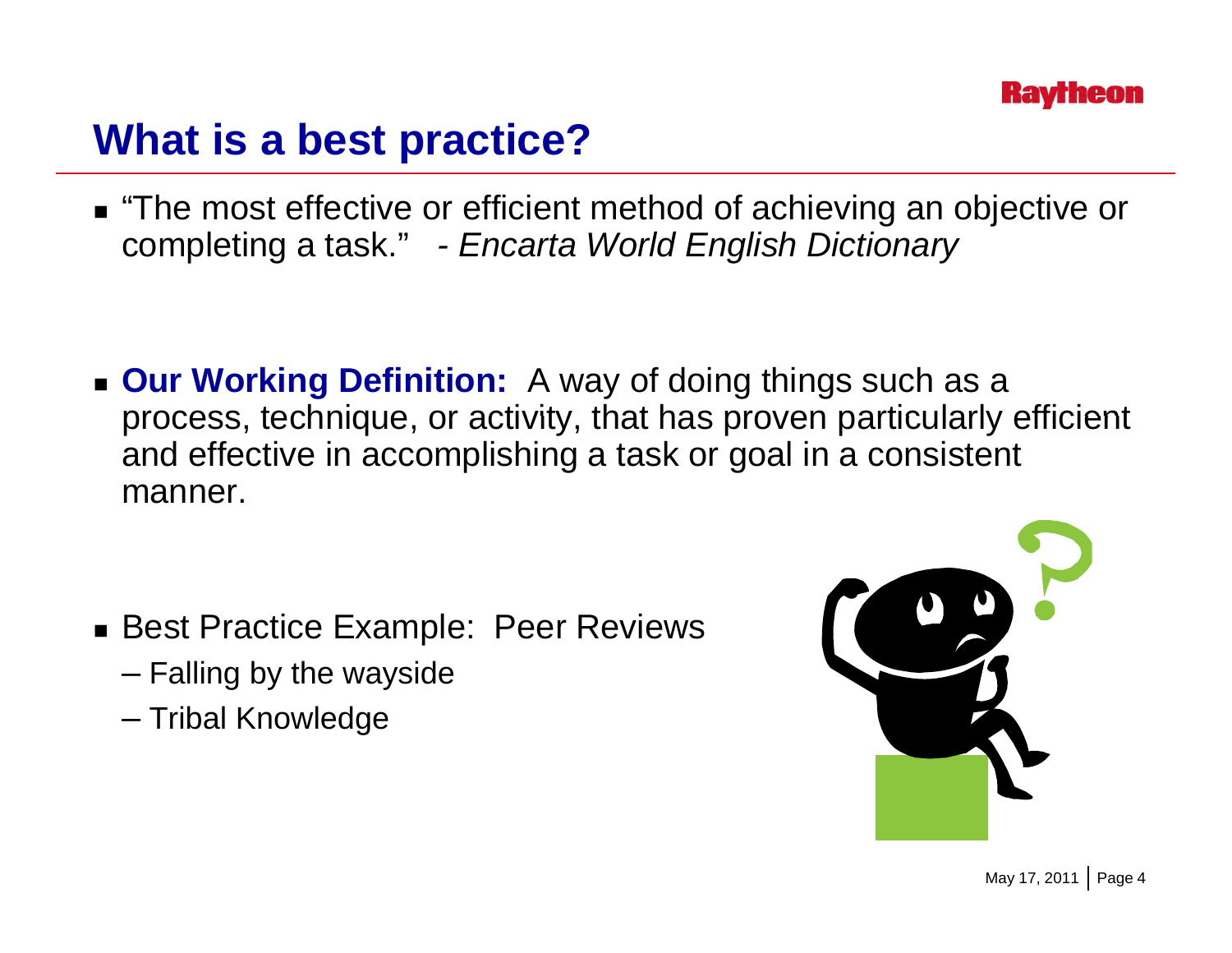## **Business Case for Best Practices**

- Facilitates uniformity and consistency in behaviors across a company
- **Allows the company and the customer to have confidence in their** product's quality
- Enhances competitiveness within the business market – Helps avoid costly mistakes by benefiting from the experience of others  $\,$
- Saves time and resources by not reinventing the wheel

#### **Need to re -invigorate BPs to ensure the company reaps the benefits**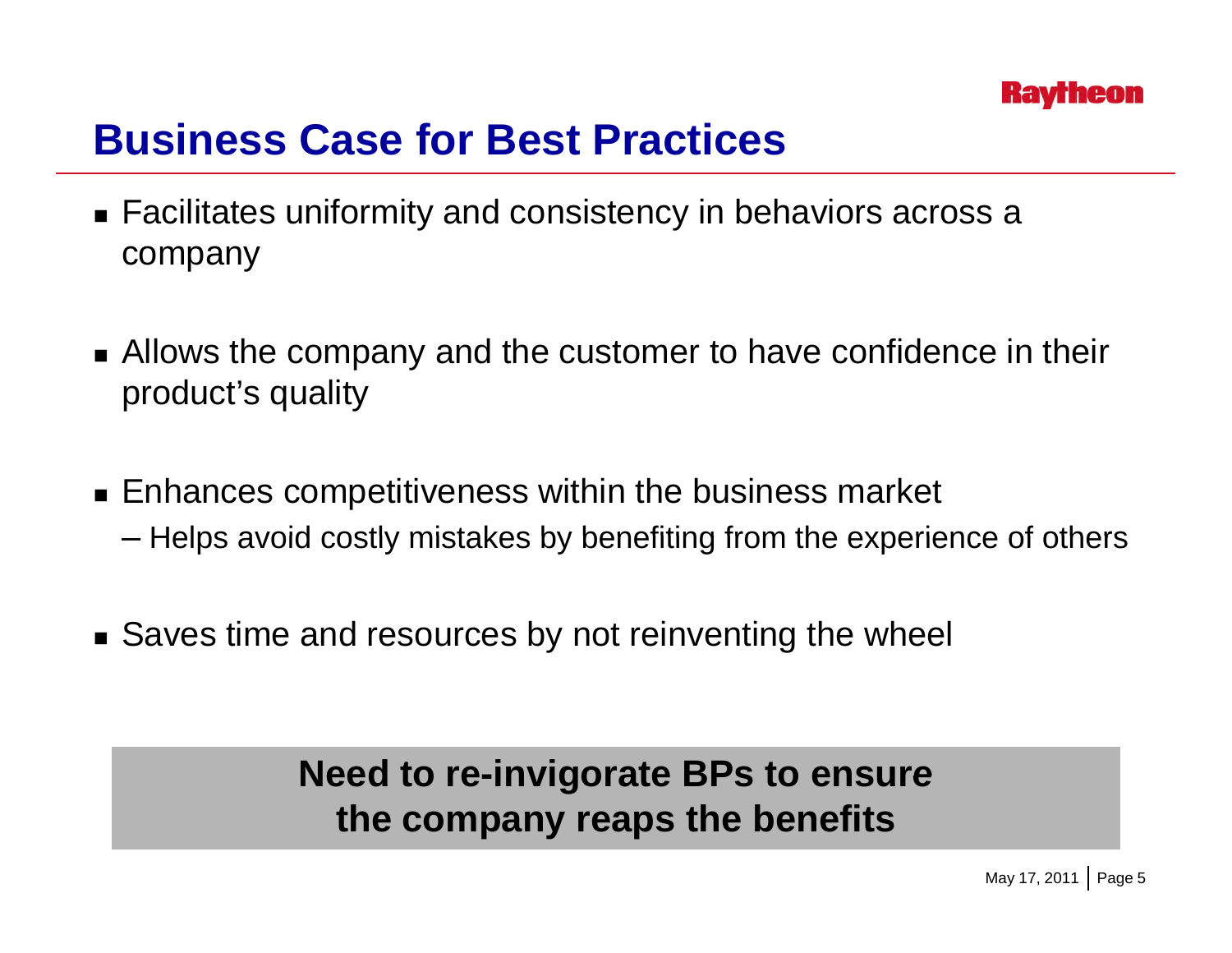# **Why are BPs falling by the wayside?**

#### **Taken for granted**

- Organizations often overlook that new hires need to be brought up to speed
- Just because a BP is documented, doesn't mean it's followed

#### **Lack of positive reinforced**

– Reinforcement of best practices is overlooked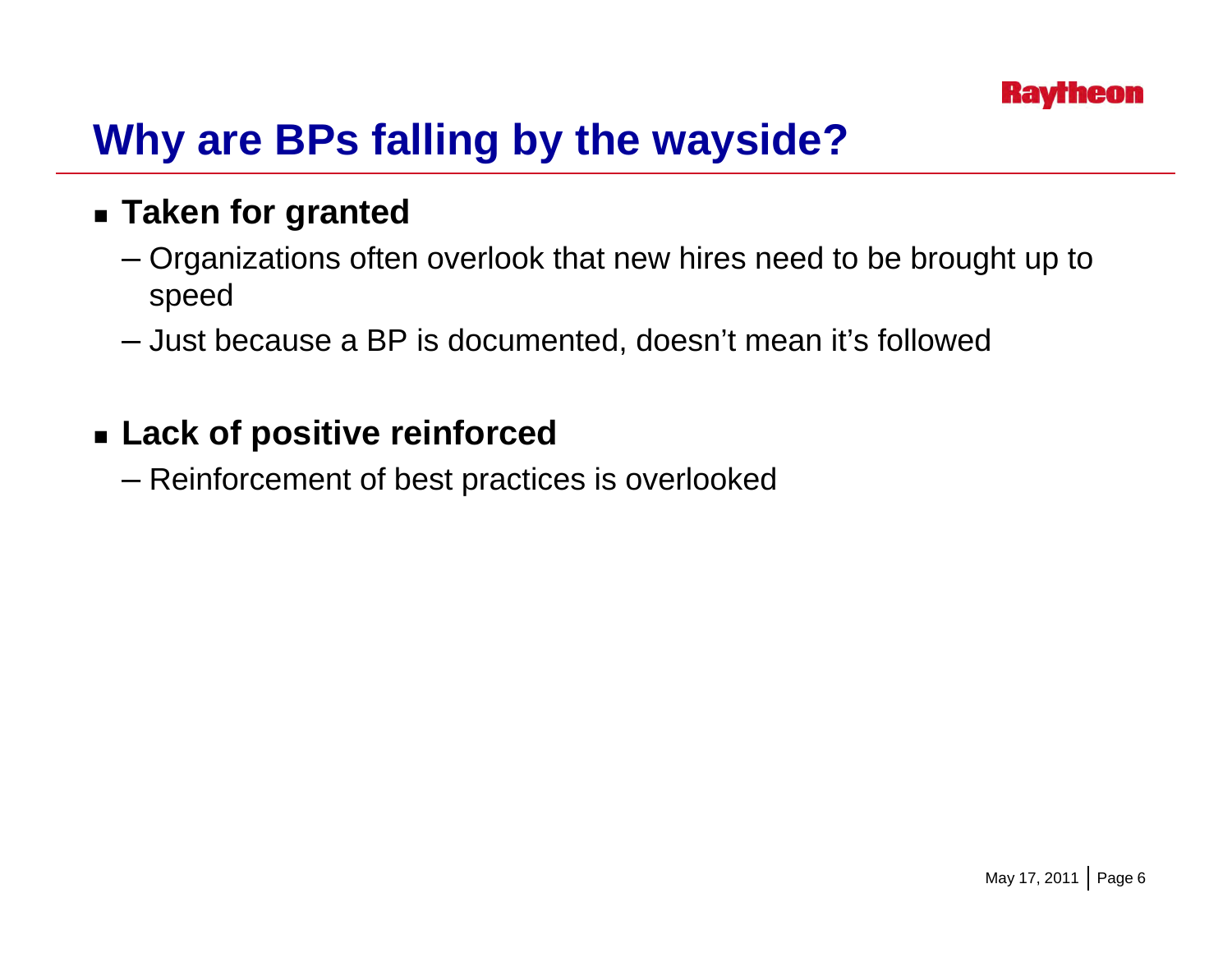

# **Why are BPs falling by the wayside?**

#### **Multi-generational Workforce**

- New challenge
- $-$  First time in history that four generations make up the workforce

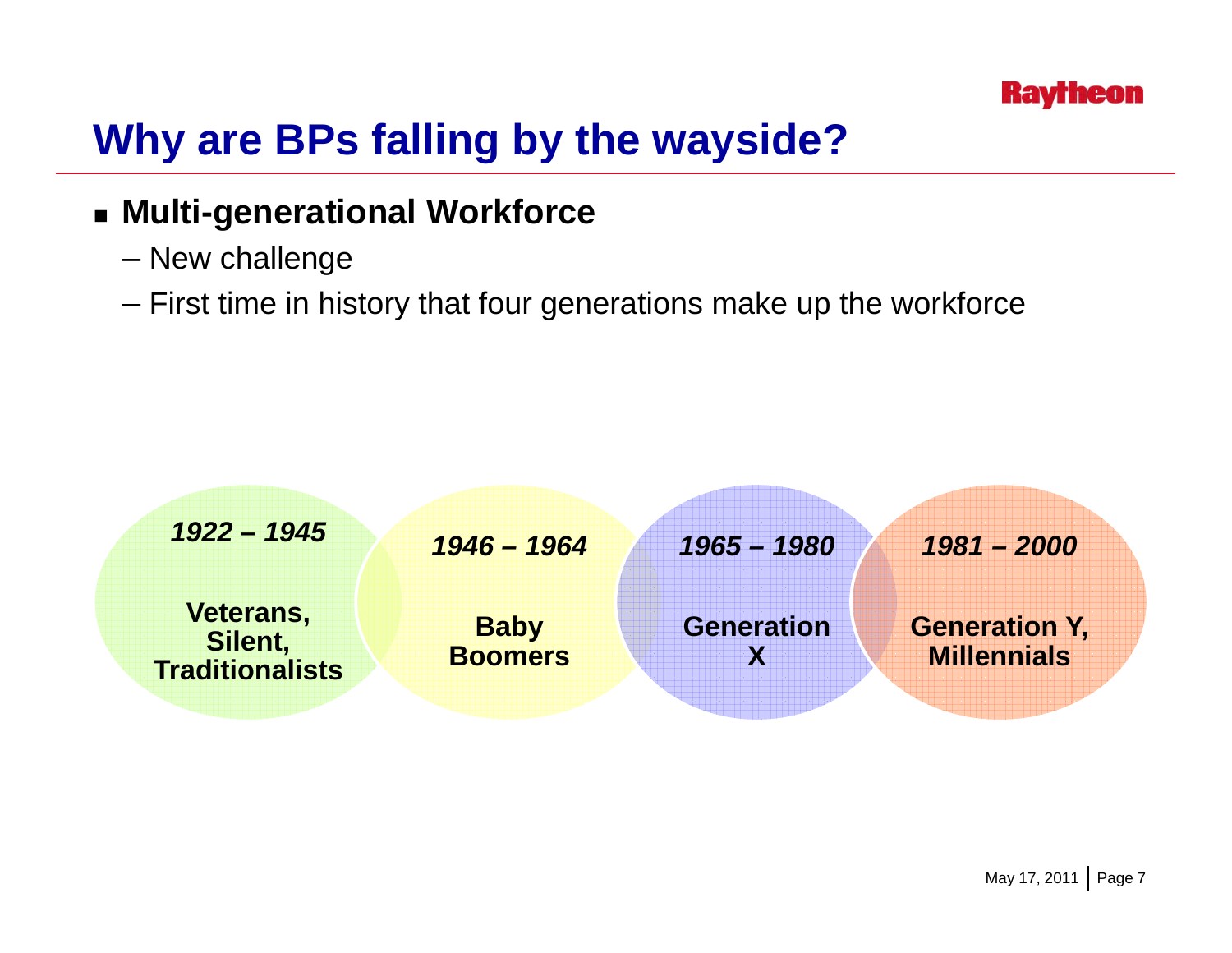### **Years of Service Distribution**

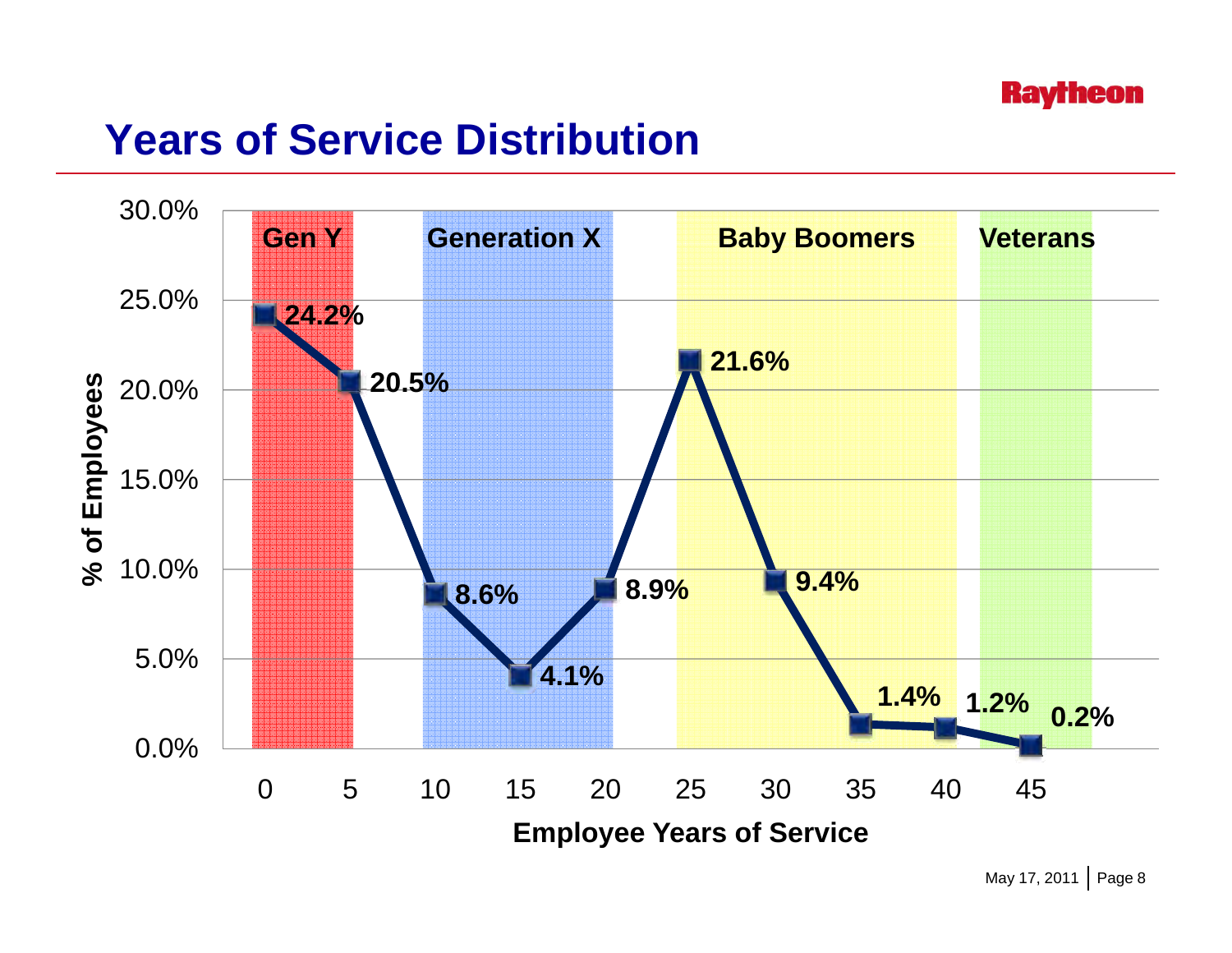

## **Generational Workplace Characteristics**

|                                           | <b>Veterans</b><br>1922-1945                | <b>Baby Boomers</b><br>1946-1964                 | <b>Generation X</b><br>1965 - 1980                 | <b>Generation Y</b><br>1981 - 2000                      |
|-------------------------------------------|---------------------------------------------|--------------------------------------------------|----------------------------------------------------|---------------------------------------------------------|
| <b>Work Ethics &amp;</b><br><b>Values</b> | Hard work,<br>respect<br>authority          | Workaholics,<br>question<br>authority            | Self-reliance,<br>wants structure<br>and direction | Multitasking,<br>tolerant, goal<br>oriented             |
| Leadership<br><b>Style</b>                | Directive,<br><b>Command and</b><br>control | Consensual,<br>Collegial                         | Challenge<br>others, ask<br>why                    | <b>Building</b><br>relationships,<br>collaborative      |
| <b>Interactive</b><br><b>Style</b>        | Individual                                  | <b>Team Player,</b><br>loves to have<br>meetings | Entrepreneur                                       | <b>Participative</b>                                    |
| <b>Communication</b>                      | Formal, memo                                | In person                                        | Direct,<br><b>immediate</b>                        | Internet, social<br><b>networks</b>                     |
| <b>Messages that</b><br><b>Motivate</b>   | Your<br>experience is<br>respected          | You are valued<br>and needed                     | Do it your way,<br>forget the rules                | <b>Working with</b><br>other bright,<br>creative people |

**Not everyone fits into their generation**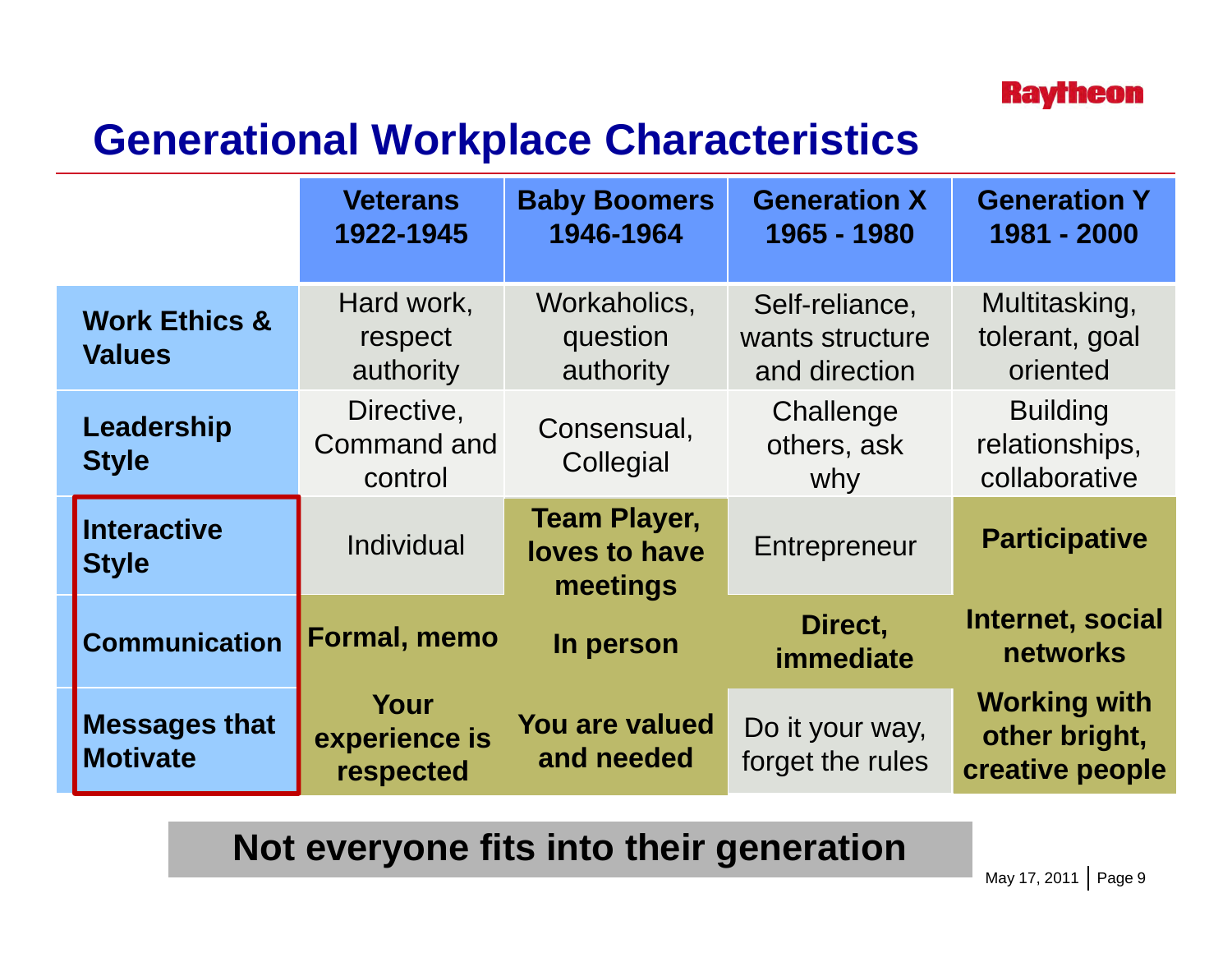## **One approach to re-invigorate BPs**



May 17, 2011 | Page 10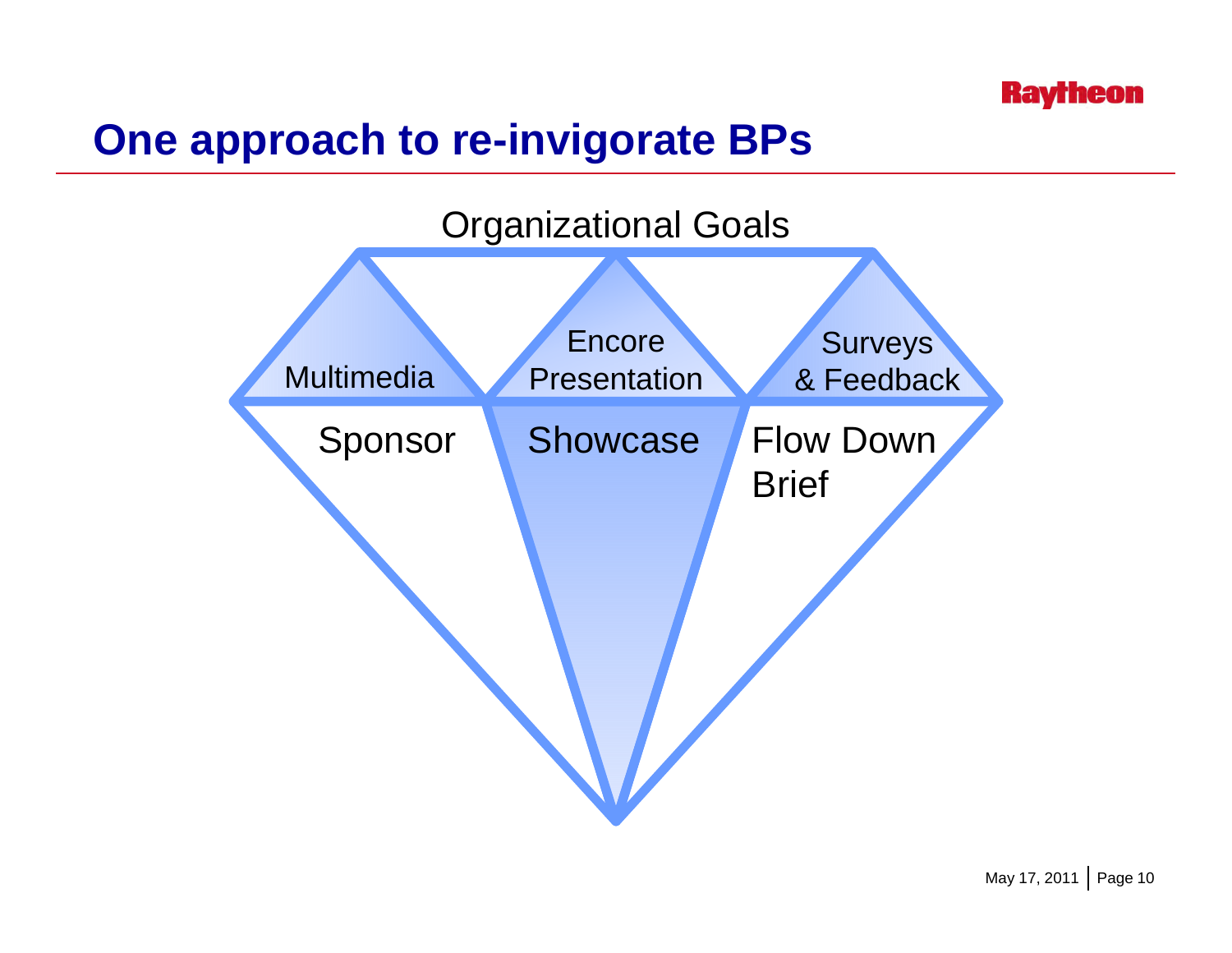#### **Raytheon**

### **One approach to re-invigorate BPs**



No longer a *diamond in the rough* May 17, 2011 | Page 11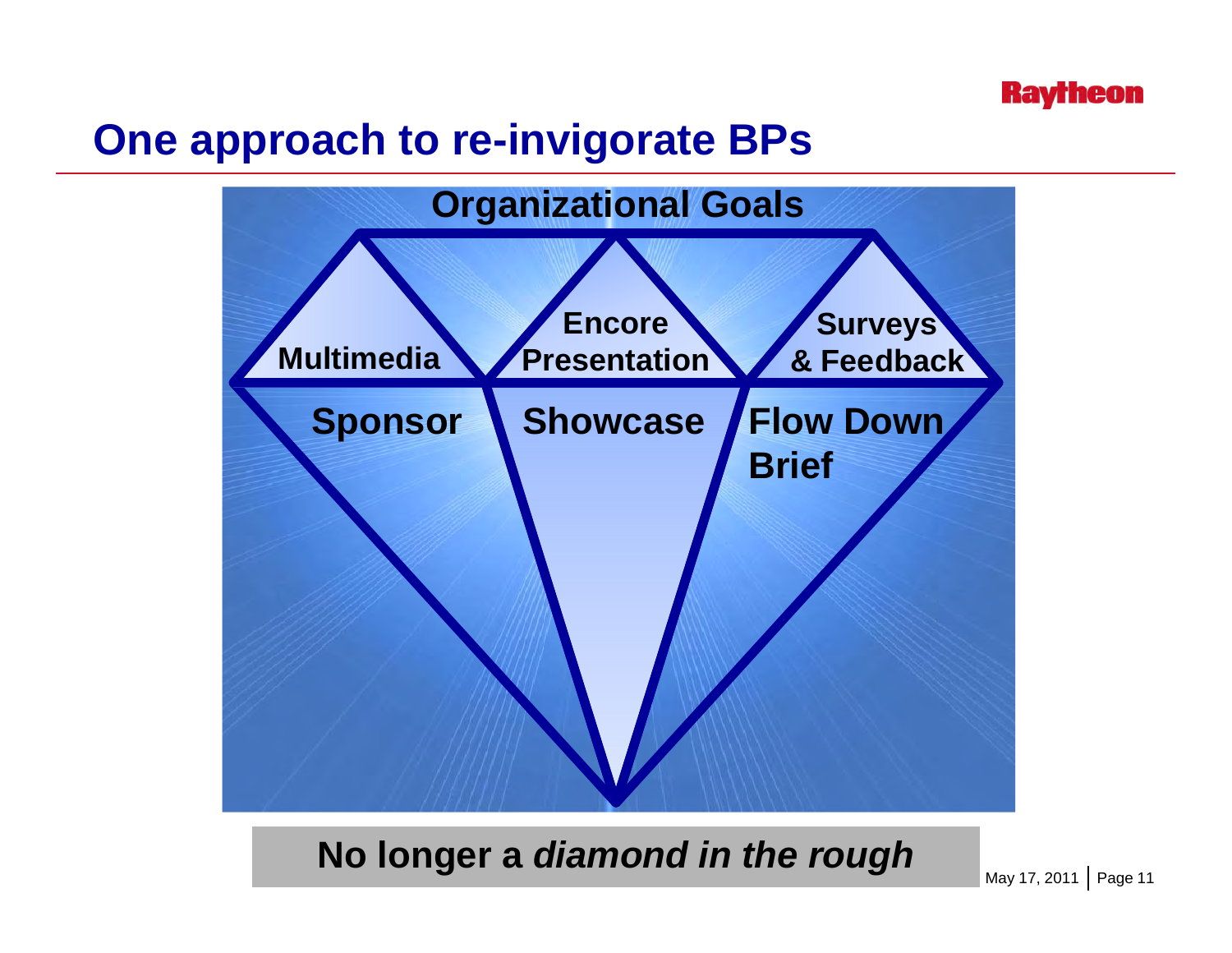

### **The Best Practice "Showcase"**

- Goal high level best practice reminder
	- Not a training course, an enticing appetizer
- Structured format
	- Focus on audience
	- Attention to detail
	- Time table checklist
- Utilized existing resources
	- Exercised on a shoestring budget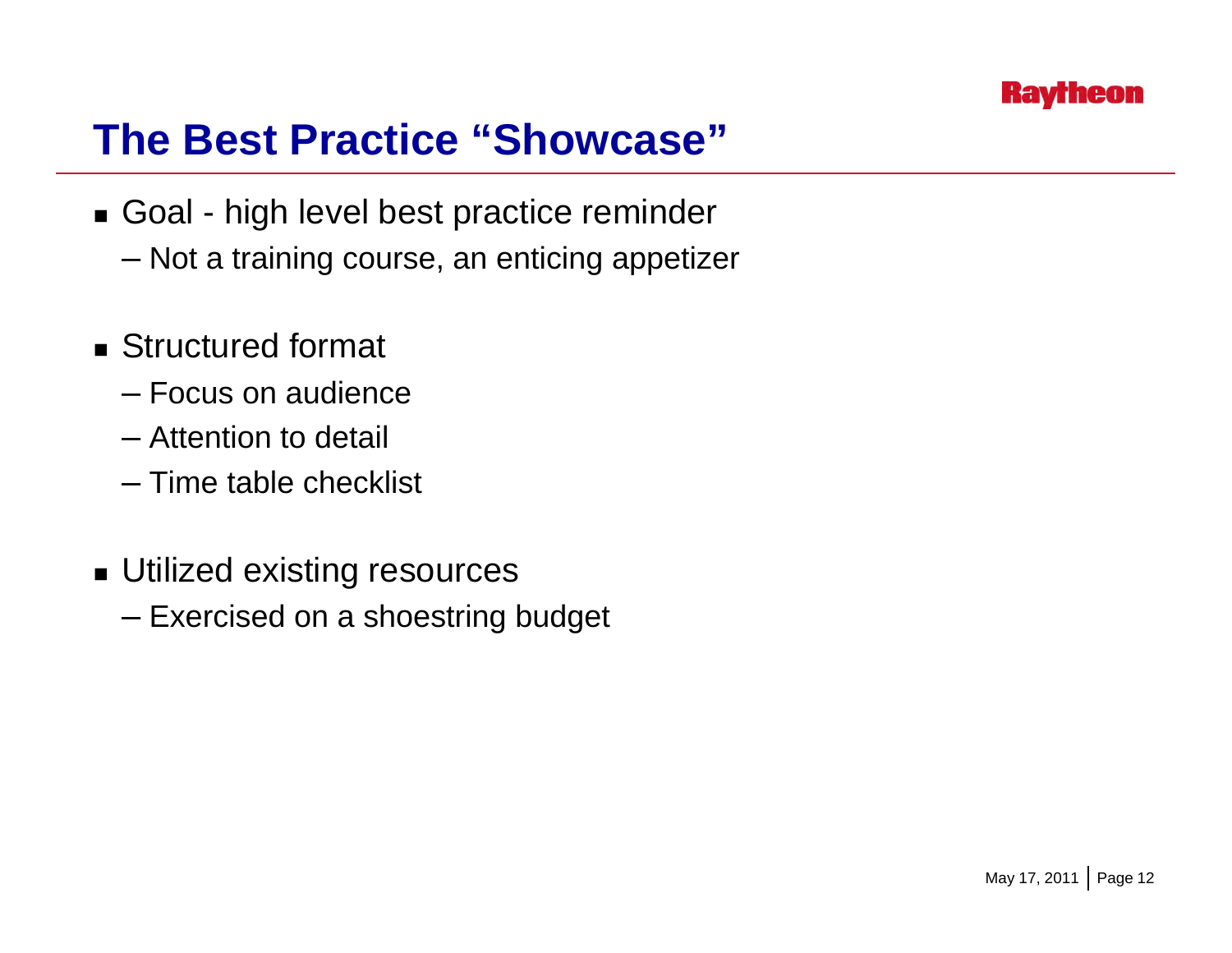## **Showcase Framework**

- $\blacksquare$  Host introduction
	- Use practitioner (i.e., audience peer) to deliver message
- A word from our sponsors…
	- Ensure practitioners understand importance
	- Use popular music/theme to appeal to audience's senses, keep learning fun
- Best Practice Overview
	- A succinct explanation of the best practice and its benefits
	- Engage audience by sharing experiences and asking questions
	- Feature evolution of best practice
		- Highlight what is new to help them do their job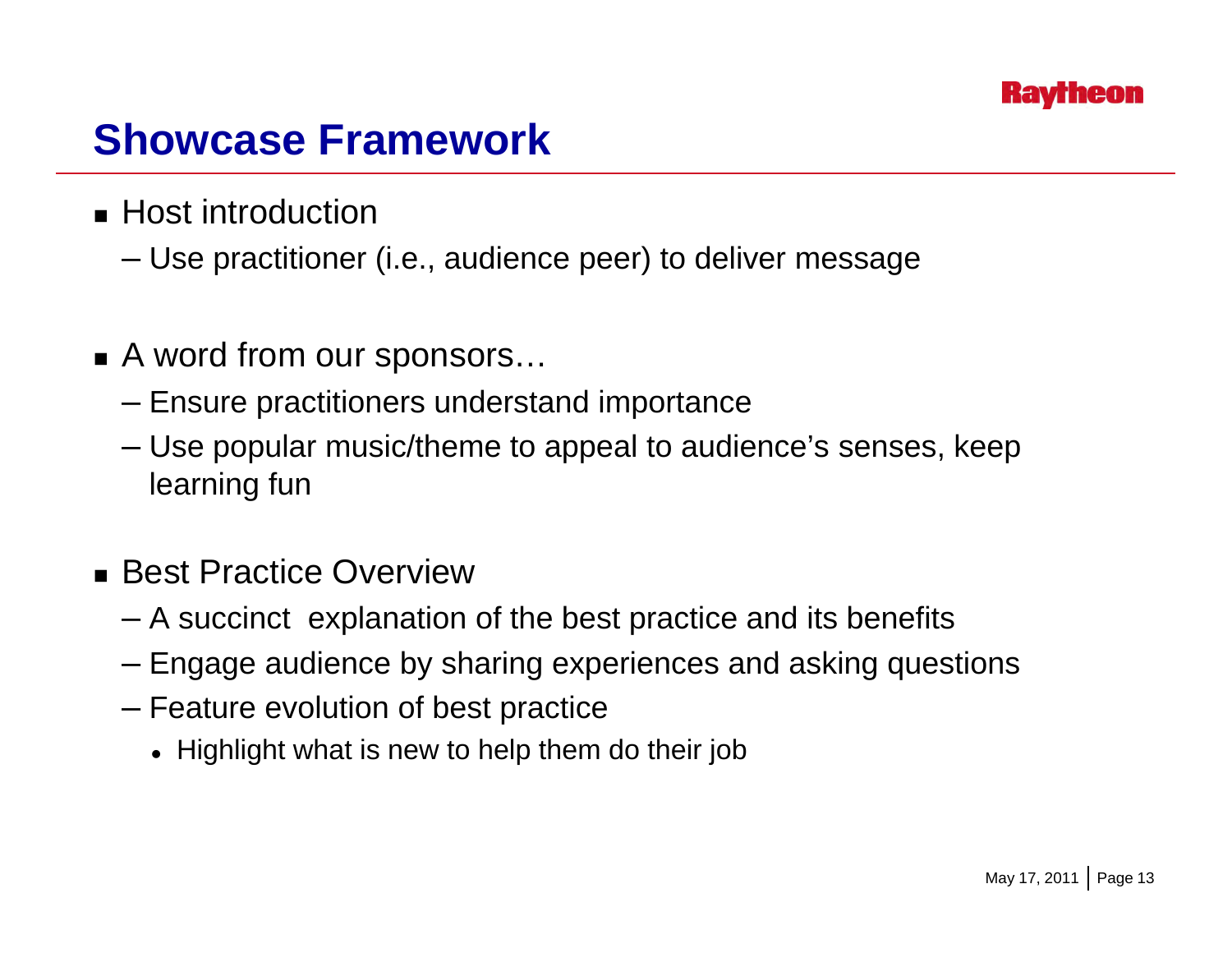## **Showcase Framework**

- Demonstration
	- Highlighting one technique to improve efficiency while following the BP
	- New presenter mixes up presentation flow and keeps meeting dynamic
- Audience testimonials
	- Share success stories
	- "Word of mouth" advertising has a greater impact coming from peers with realized results
- Future direction
	- Share path forward
	- Let audience know they can influence the future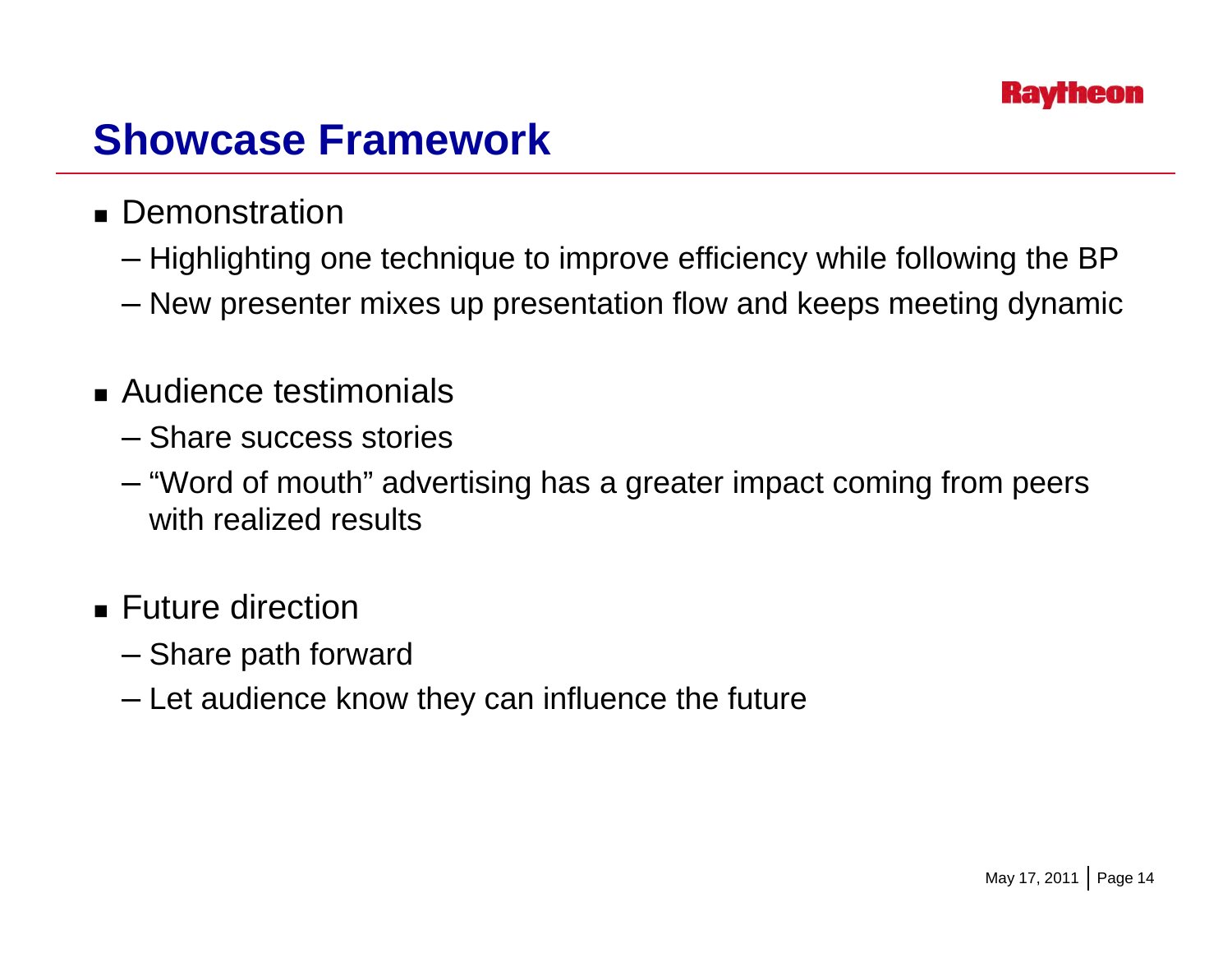

### **Showcase Framework**

- Guidance
	- How can I implement what I just learned?
	- Who can help me get started?
- Questions from Audience
- Top Ten
	- Light-hearted way to cement take away objectives



May 17, 2011 Page 15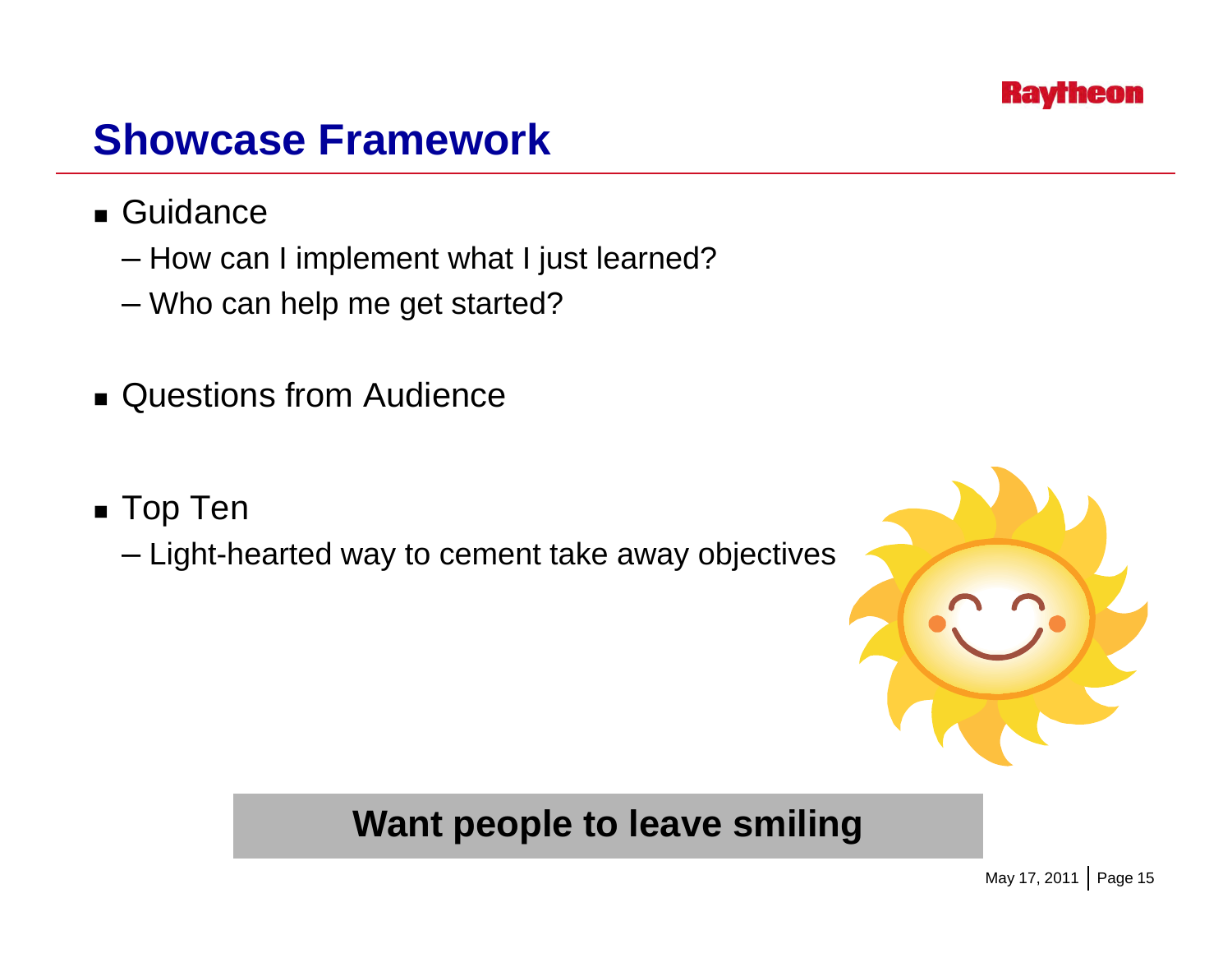#### **Raytheon**

#### **Attendees Feedback - Survey**



May 17, 2011 | Page 16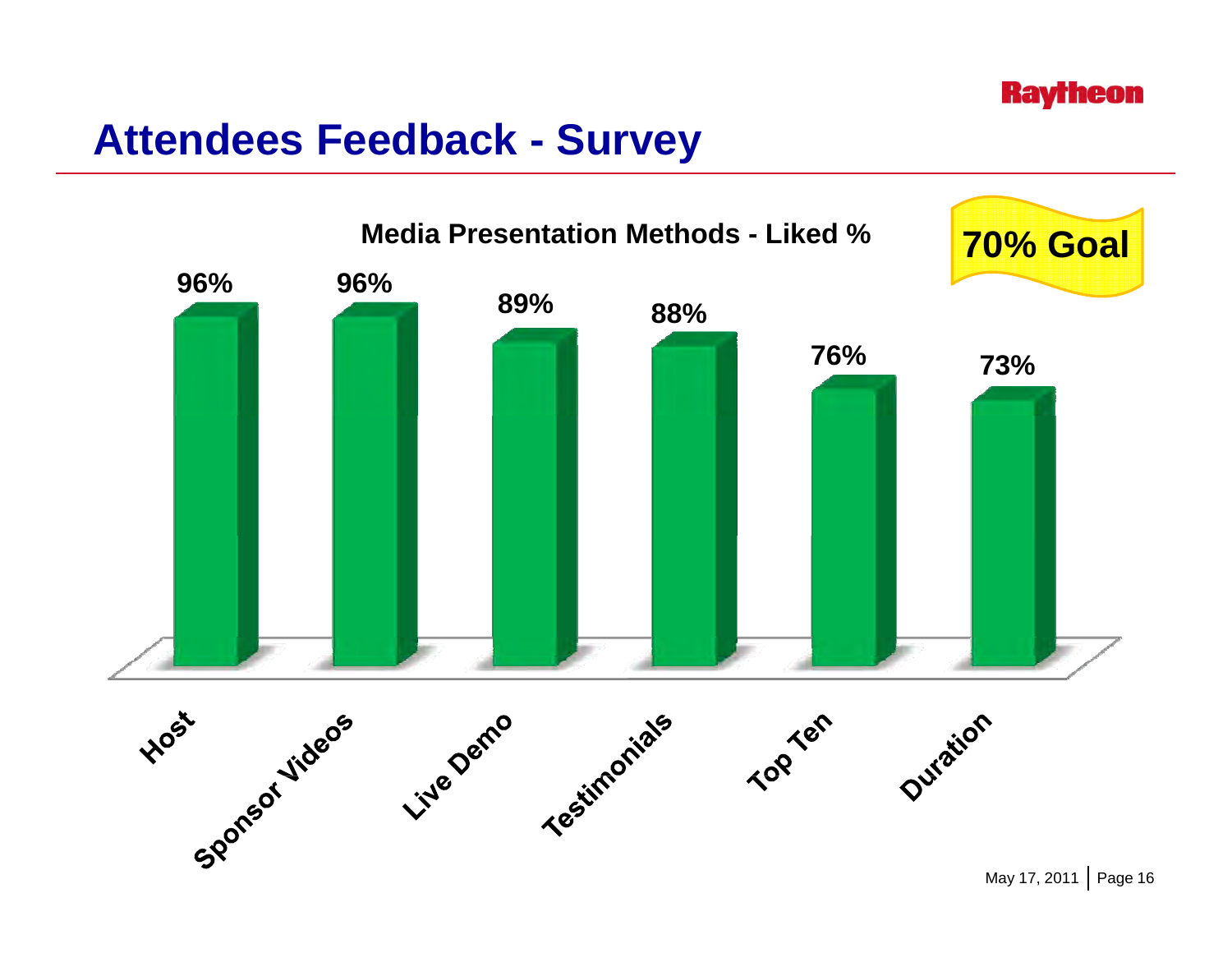## **Attendees Feedback - Survey**



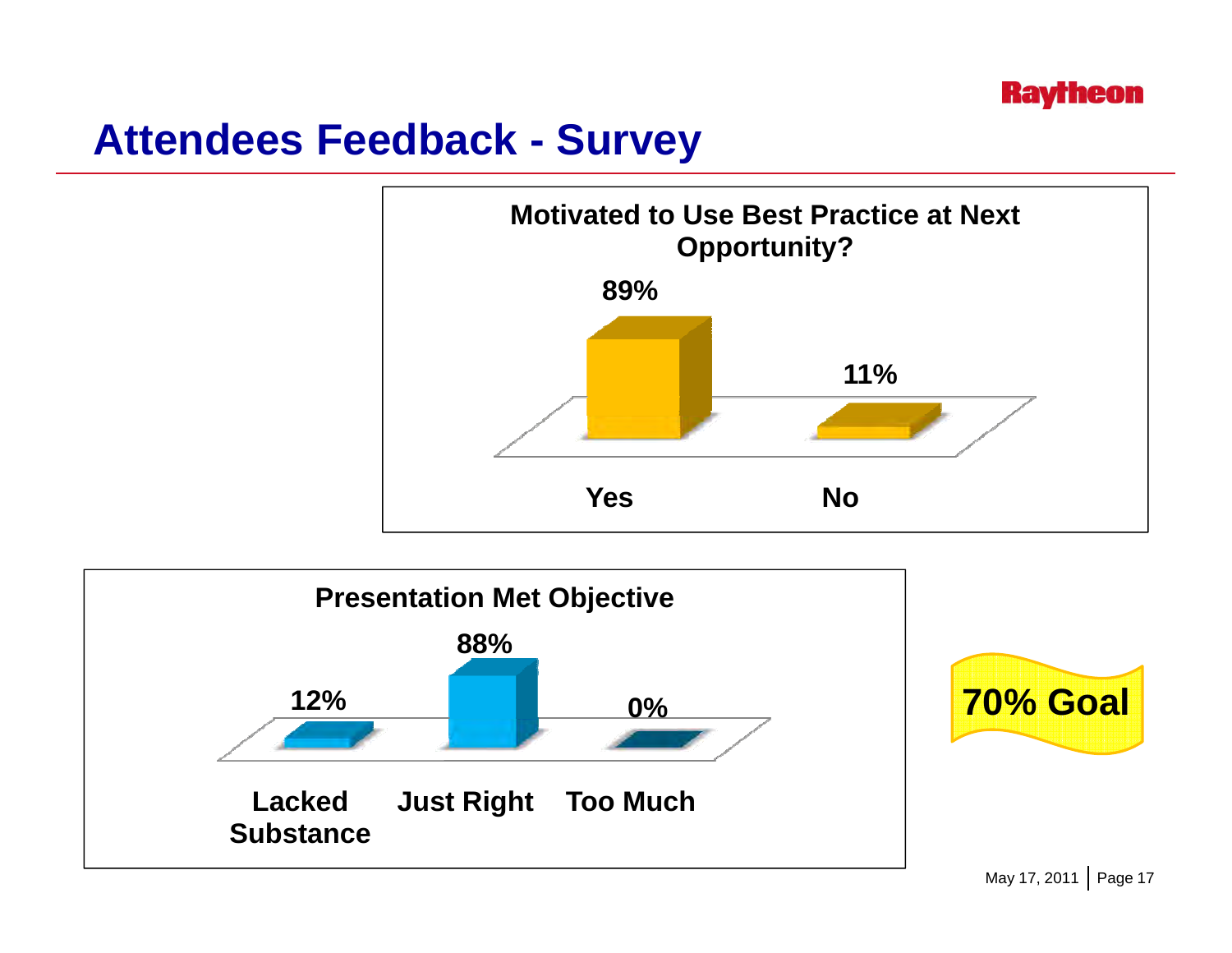## **Summation**

- Best Practices (BPs) are more than just tribal knowledge
- BPs need to be re-invigorated to retain competitive edge
	- Keep up with changing workforce
	- Evolution and improvement of BPs
- A concerted effort is needed to ensure BPs don't fall by the wayside
- Our approach addressed generational differences and proved successful

#### **What will you do to keep your BPs alive?**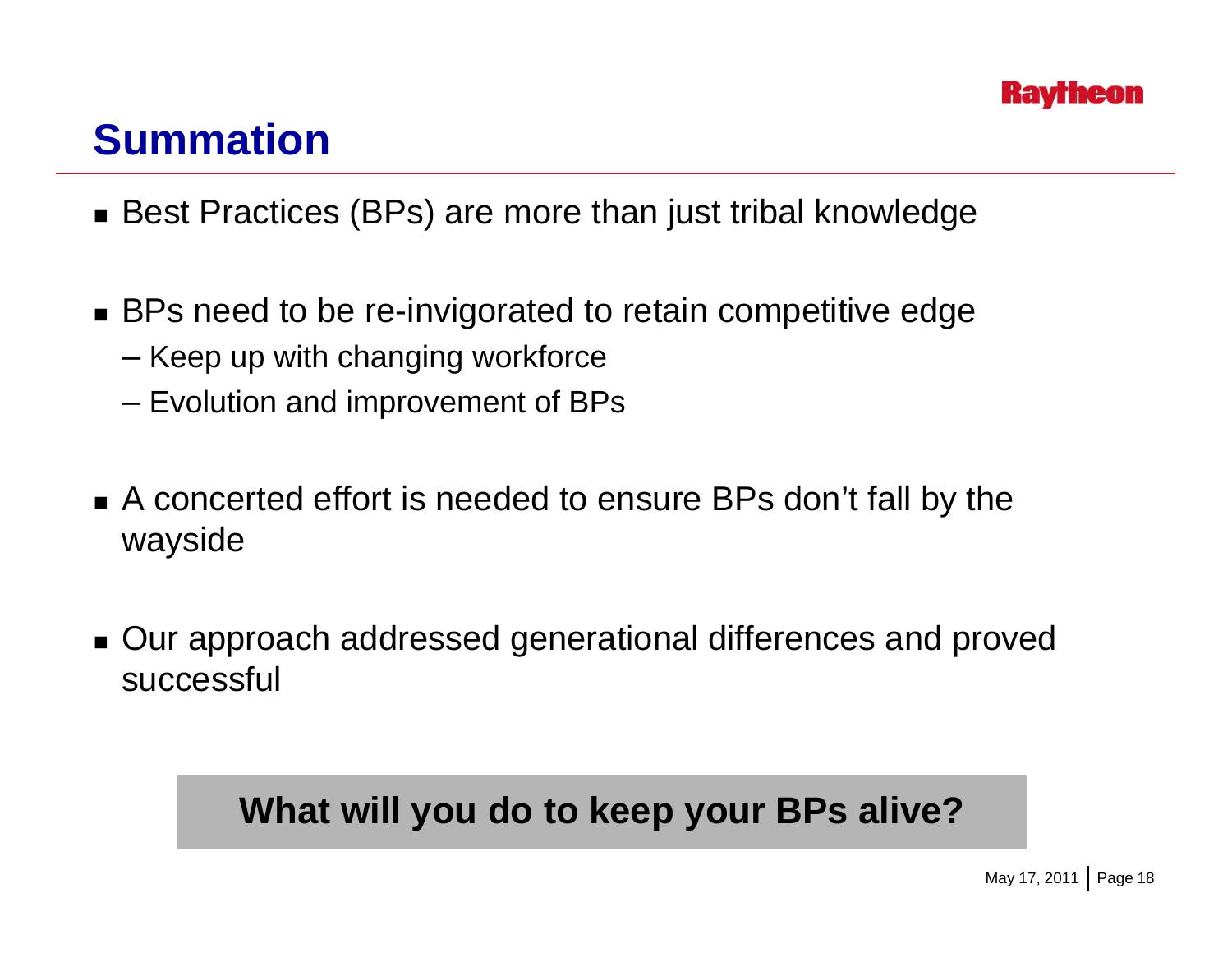

### **Questions**

May 17, 2011 | Page 19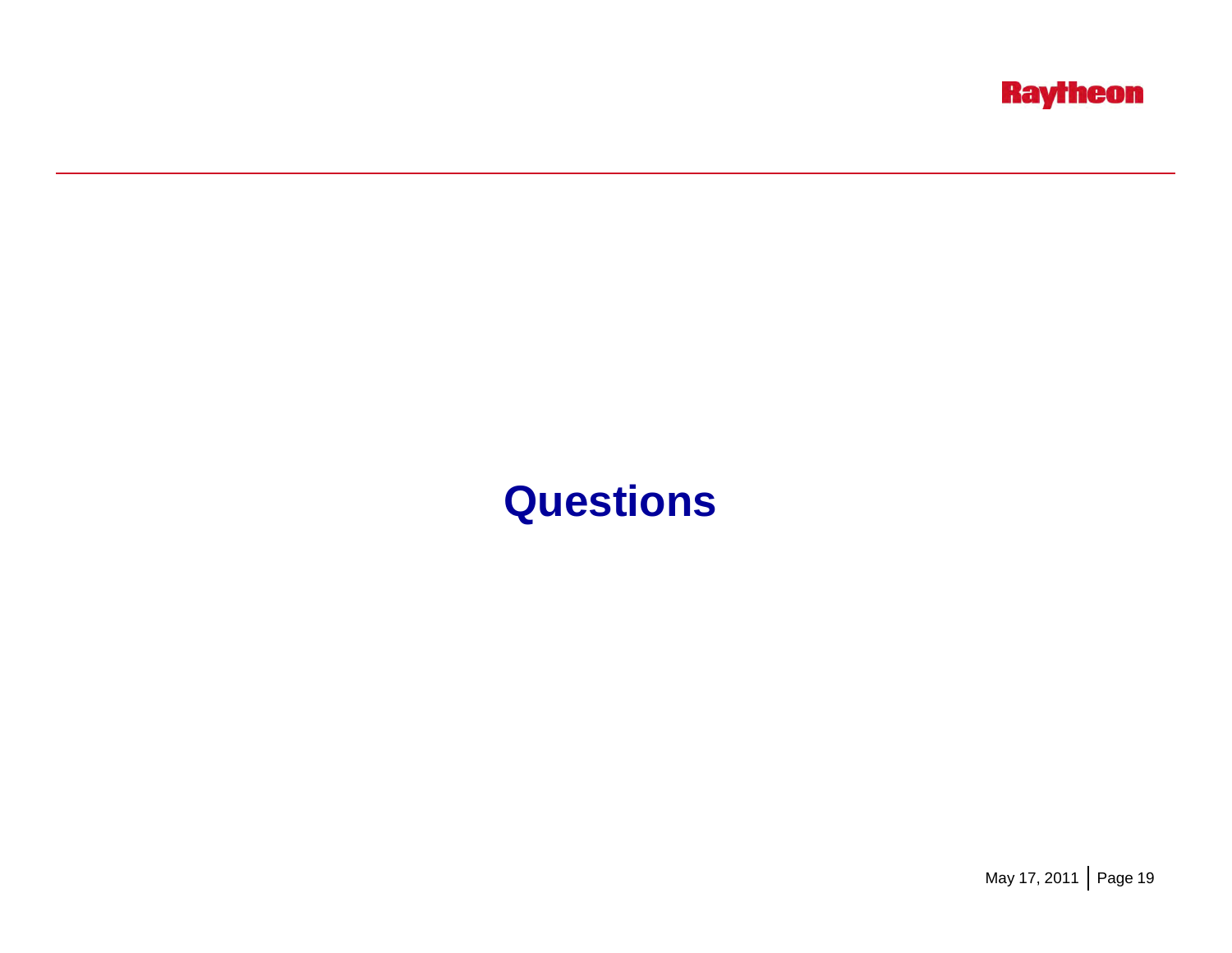# **Bibliography and References**

"Best Practice." *Encarta World English Dictionary*. Microsoft, 2009. Web. <http://encarta.msn.com/encnet/features/dictionary/DictionaryResults.aspx?lextyp e=3&search=best%20practice>.

Hammill, Greg. "Managing Four Generations of Employees." *FDU Magazine Online* 2005: 1-7. Web. 2 Mar 2011. <http://www.fdu.edu/newspubs/magazine/05ws/generations.htm>.

Stone, Brad. "The Children of Cyberspace: Old Fogies by Their 20s." *New York Times* 09 Jan 2010: 1 1-3 Web 2 Jan 2011 3. Web. 2011. <http://www.nytimes.com/2010/01/10/weekinreview/10stone.html>.

Thompson, Mary. "Generation Gaps in the Workplace." MSNBC, 29 08 2003. Web. 2 Mar 2011. <http://msnbc.msn.com/id/3072412>.

"Three Different Learning Styles." The University of South Dakota, 2009. Web. 2 Jan 2011. <http://people.usd.edu/~bwjames/tut/learning-style/styleres.html>.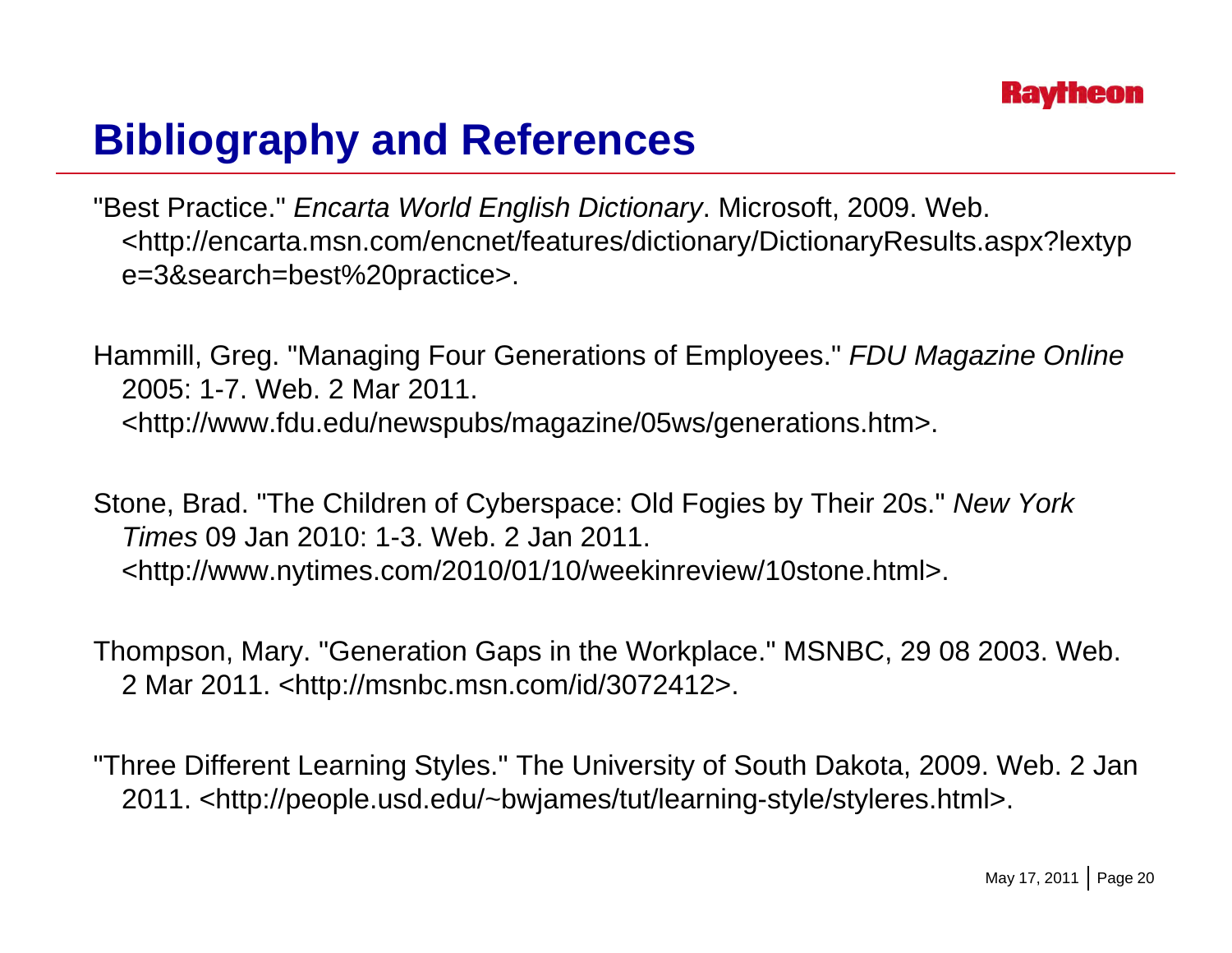# **Presenter Biography**

#### ■ Sally Cheung (retired)

Sally Cheung is a Solution Integrator for Raytheon Network Centric Systems (NCS) at Fullerton, CA. She leads special projects to identify, develop and implement solutions to improve program execution and performance. Past positions included Technical Director (TD) for the NCS Measurement Council, SW Process TD, Measurement lead, team lead, and SW technical director. She was a major contributor to her organization in achieving four Level 5 ratings. Specialized in high maturity processes, she had participated in many Level 5 SCAMPI appraisals.

Ms. Cheung has a BS in Information and Computer Science from University of California at Irvine.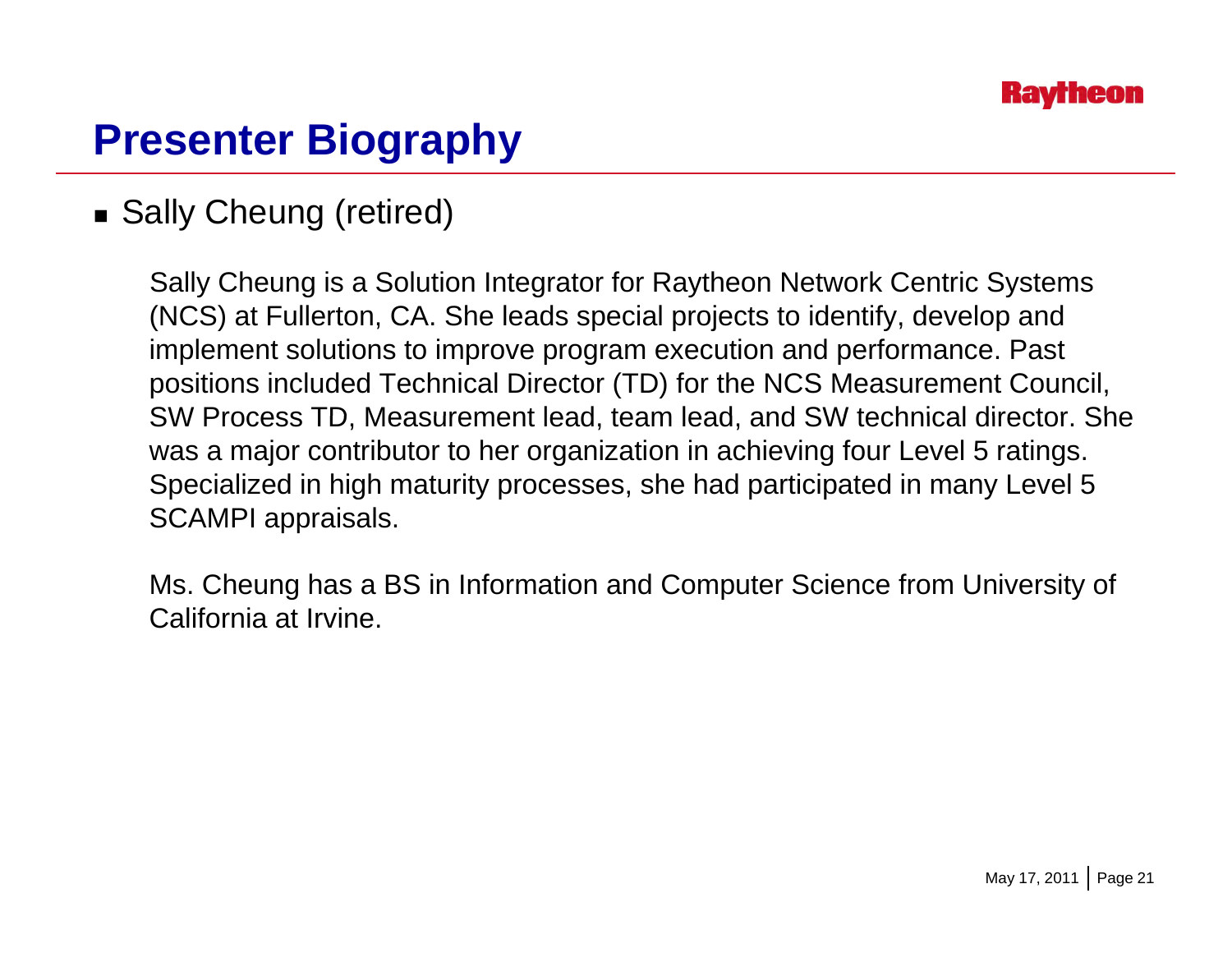# **Presenter Biography**

#### ■ Elaine Iba

Elaine M. Iba is a Solution Integrator in the Engineering Execution Center (EEC) for Raytheon Network Centric Systems (NCS) in Fullerton, CA. She started her career designing hardware for the defense industry, later switching to technical marketing and strategic planning for commercial semiconductors. At Raytheon, she served as Hardware Process Technical Director in the Engineering Process Group prior to joining the EEC. In her current role, she works with programs on specific problems to orchestrate solutions that bring measurable performance improvement.

Ms. Iba holds a BS in Electrical Engineering from California State University, Long Beach and an MS in Electrical Engineering from the University of Southern California.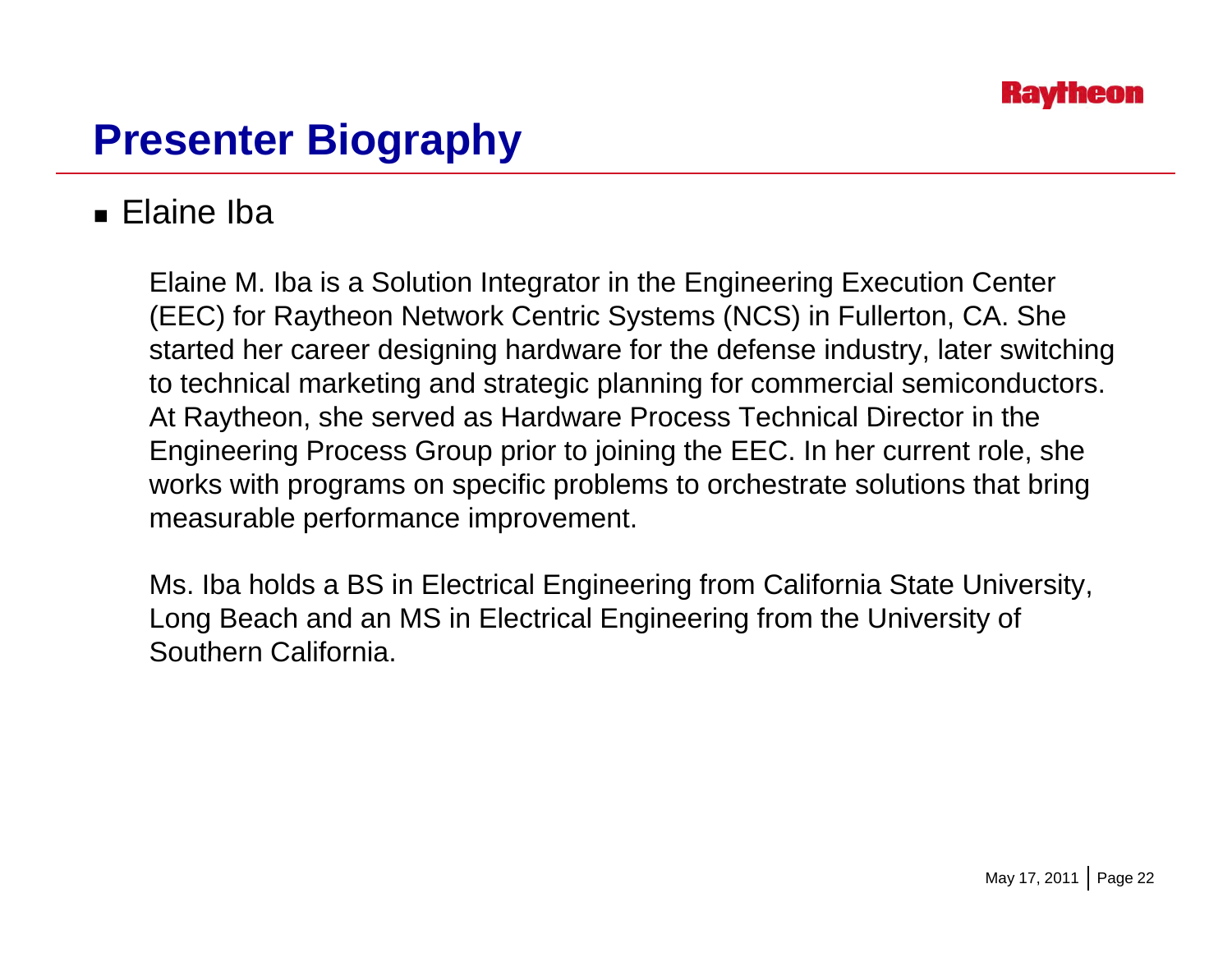

#### **Presenter Biography**

#### ■ Olivia Wolff

Olivia Wolff is a Solution Integrator in the Engineering Execution Center (EEC) for Raytheon Network Centric Systems at Fullerton, CA. She has been with Raytheon for four years. As a solution integrator, she identifies, develops, and implements solutions to issues associated from programmatics to process to core business needs.

Ms. Wolff earned both her BS in Computer Science and MS in Software Engineering from California State University, Fullerton.